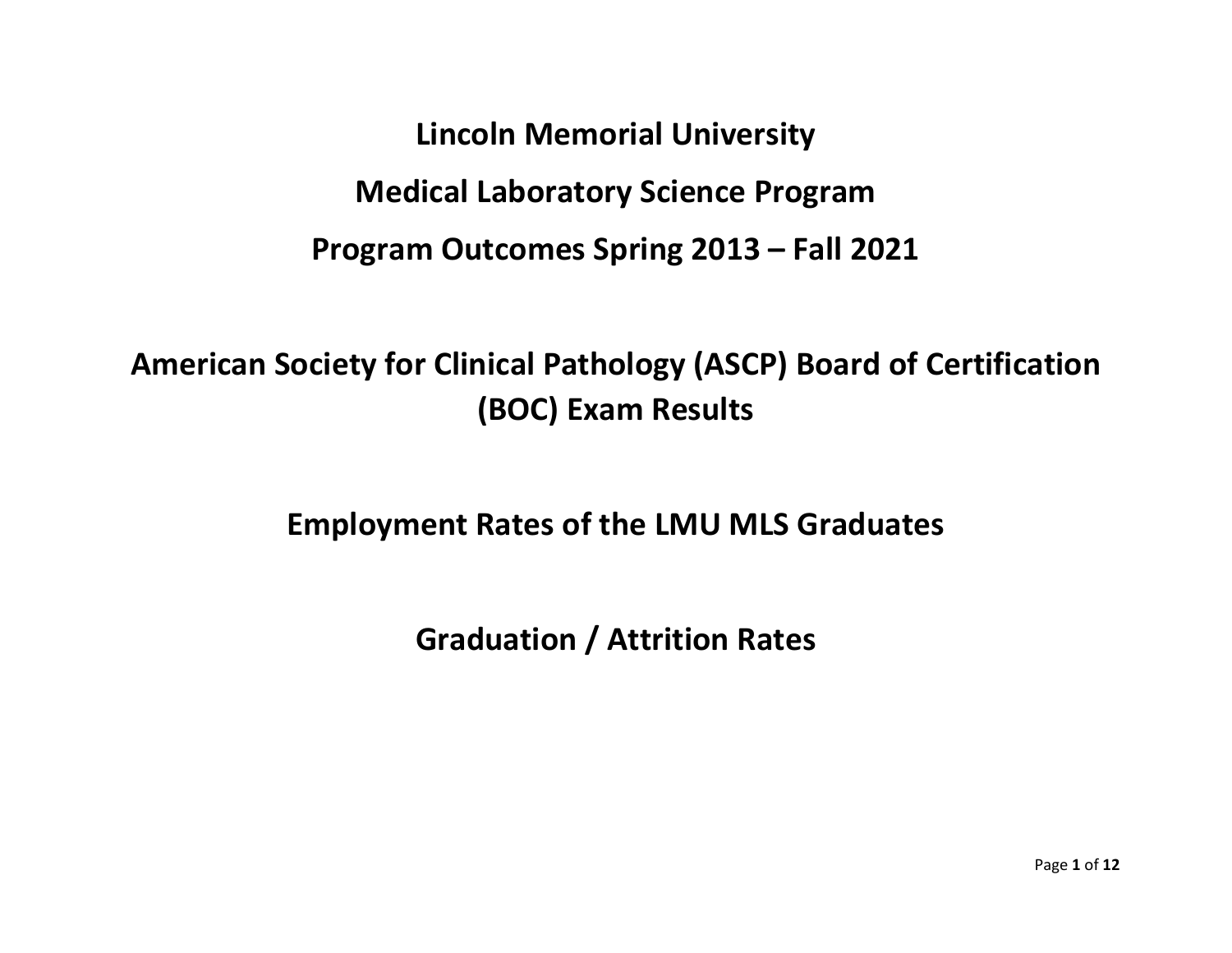

Page **2** of **12**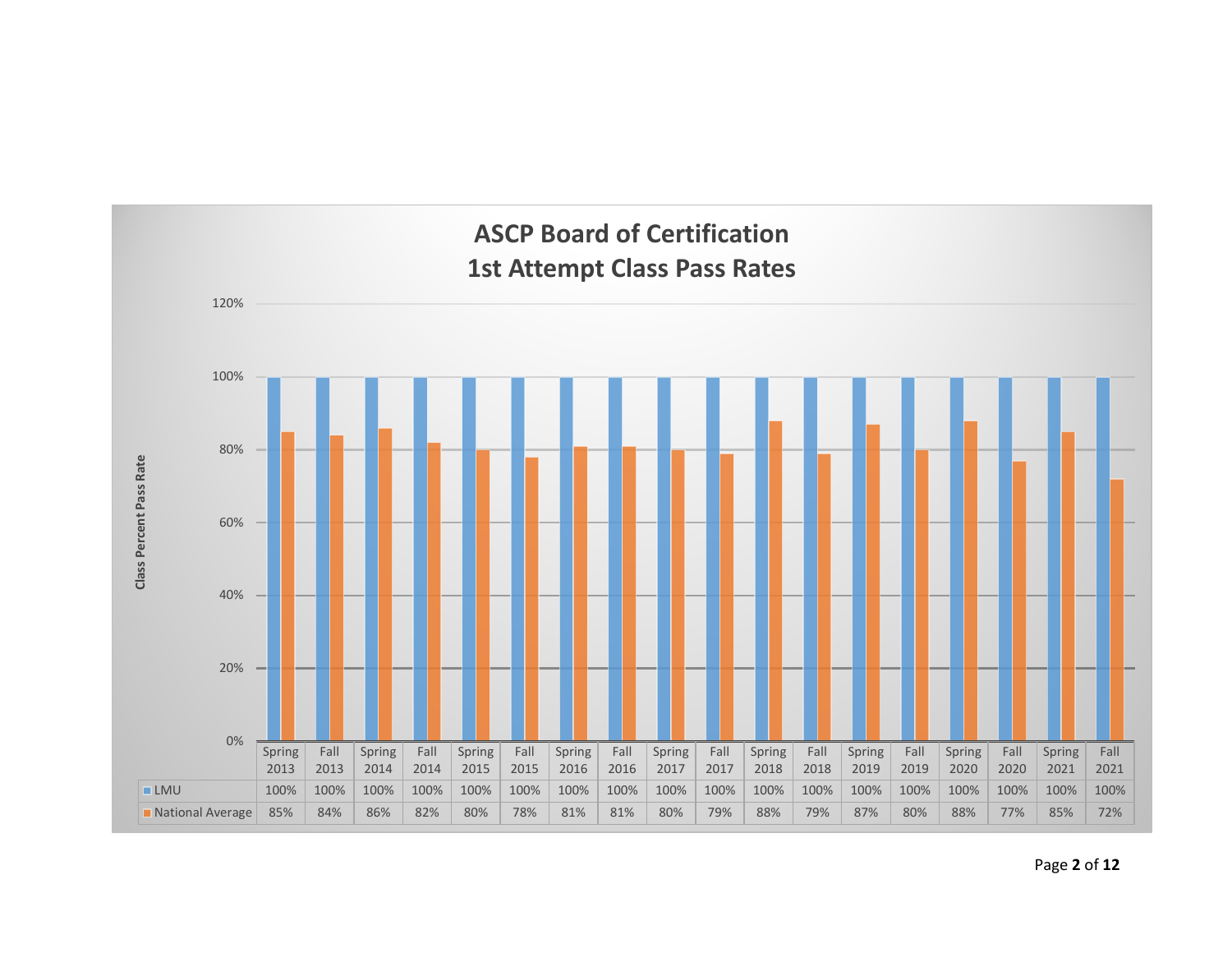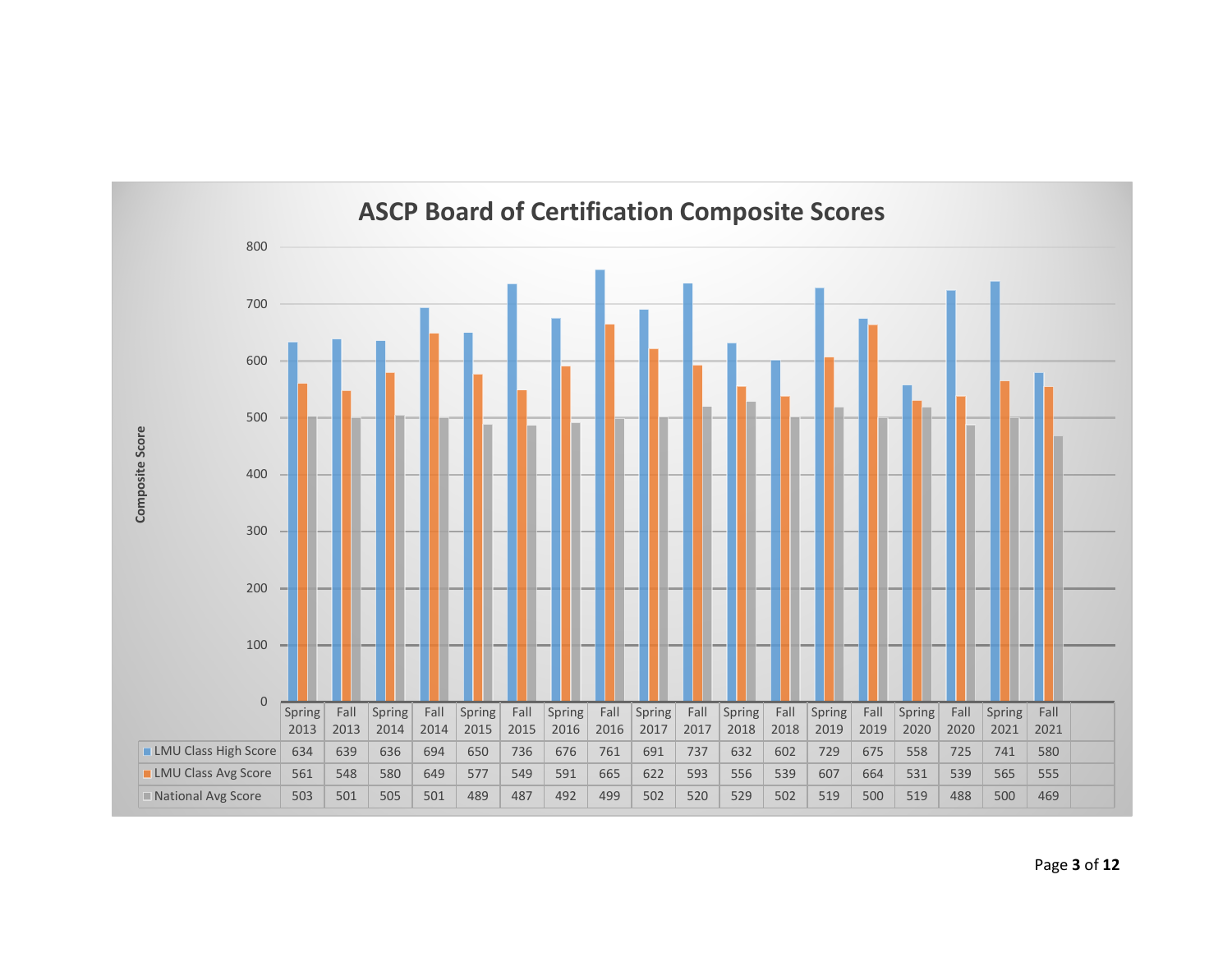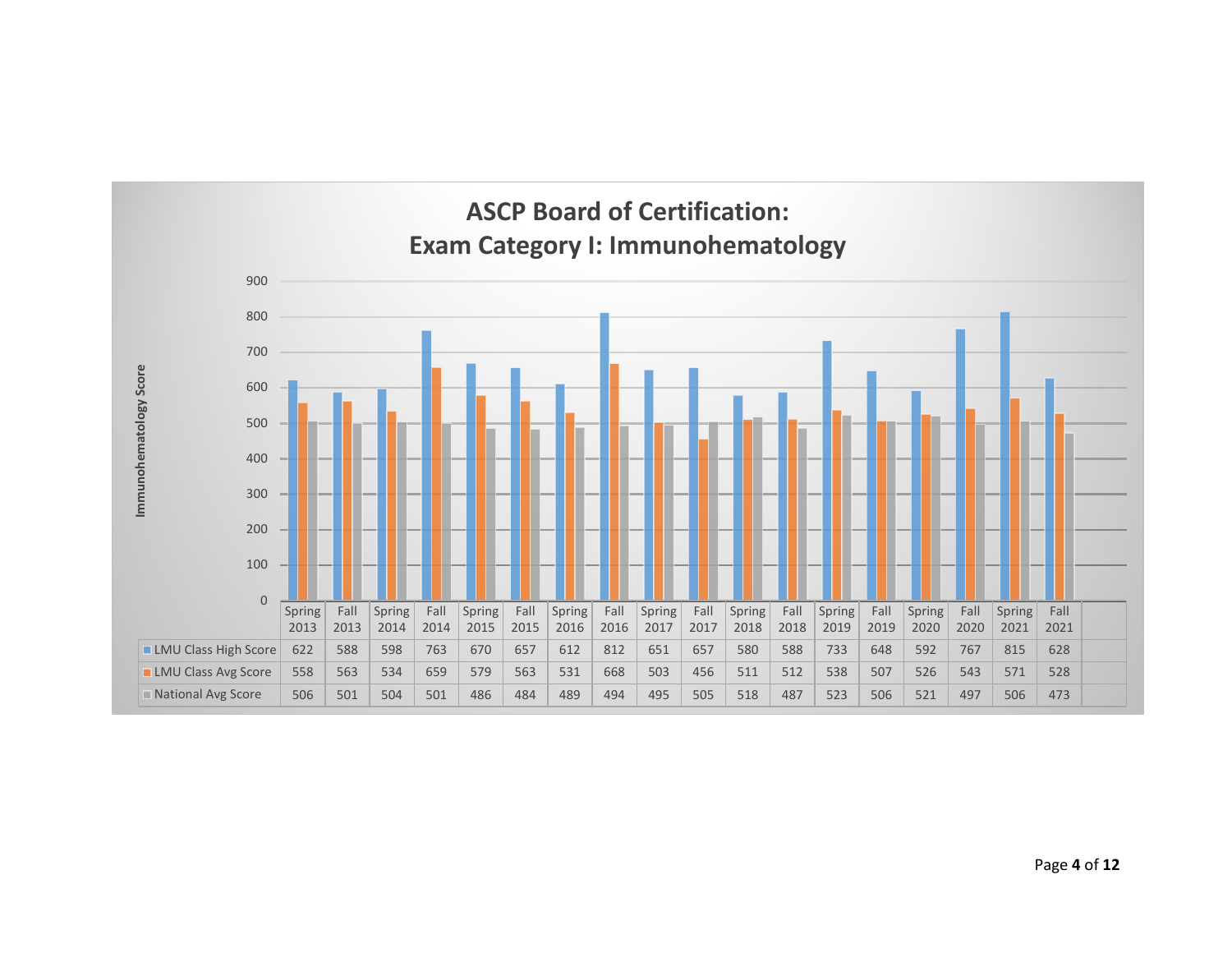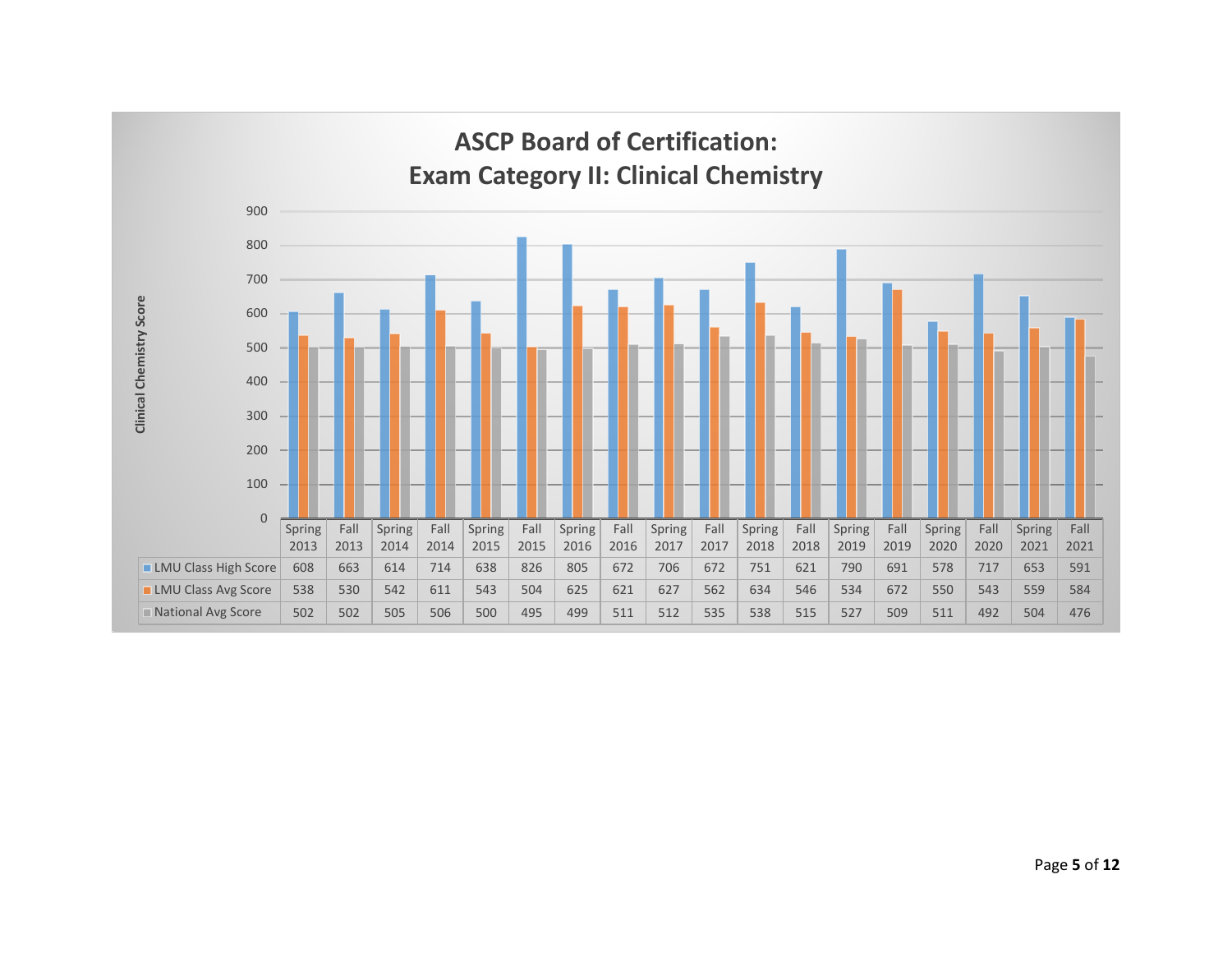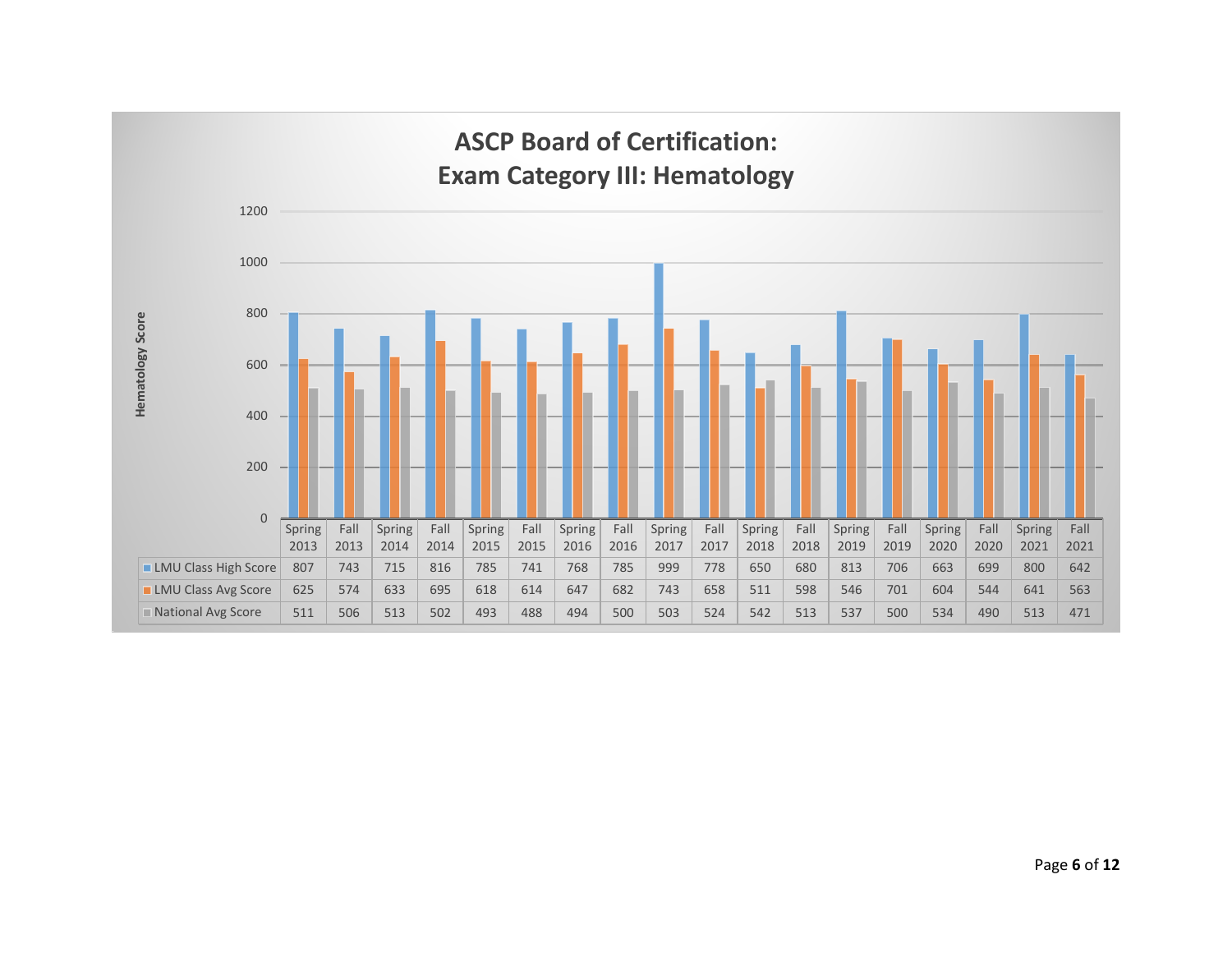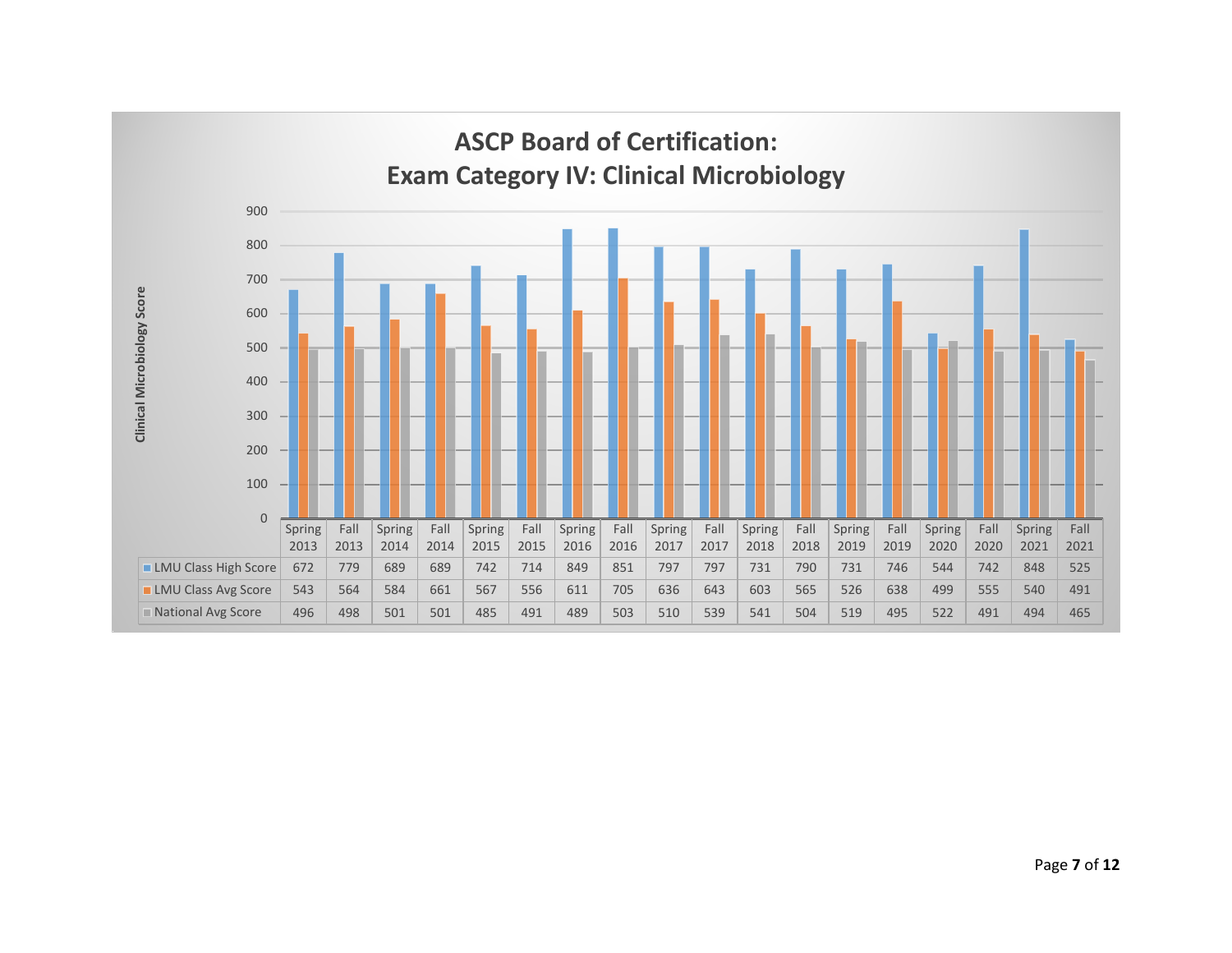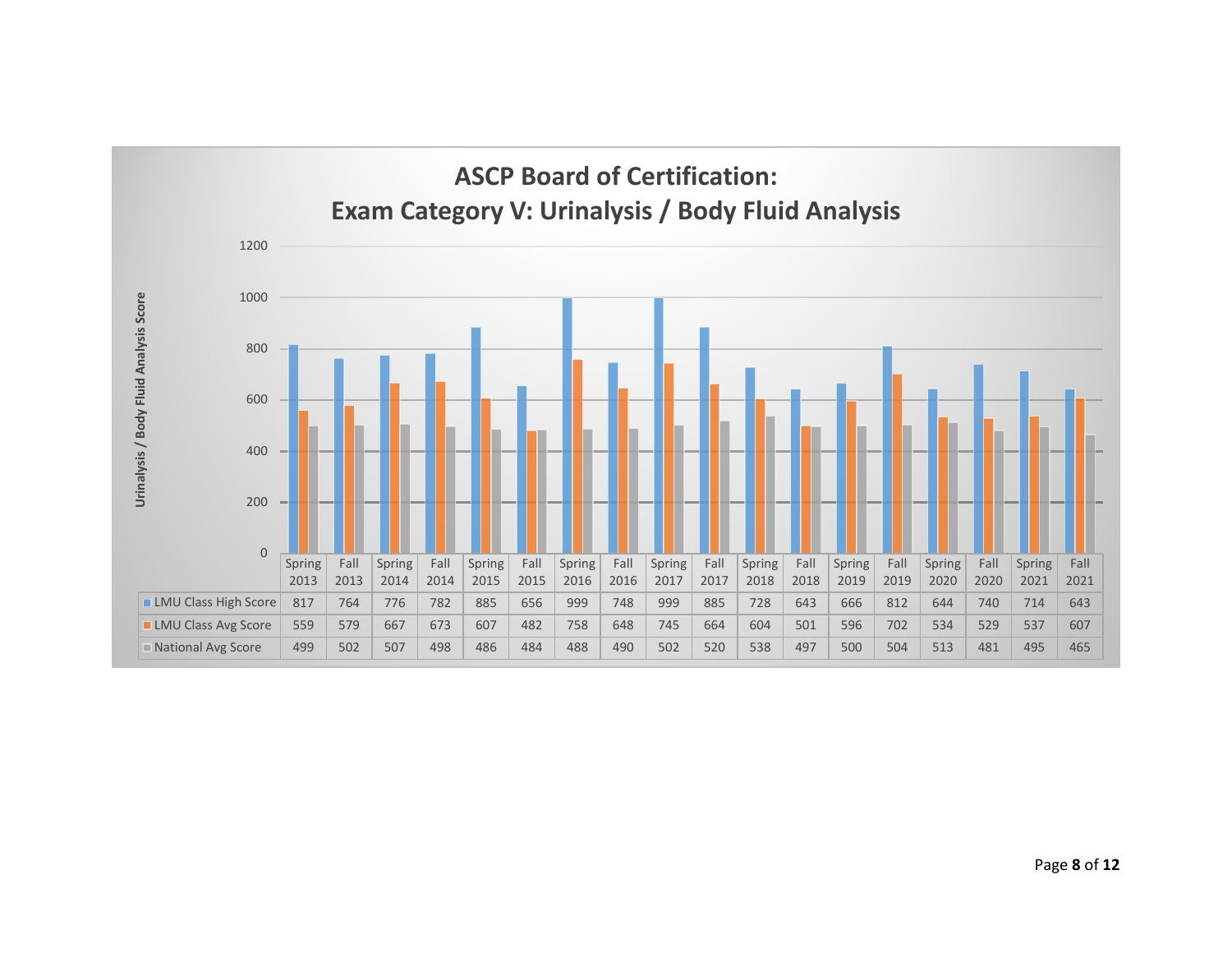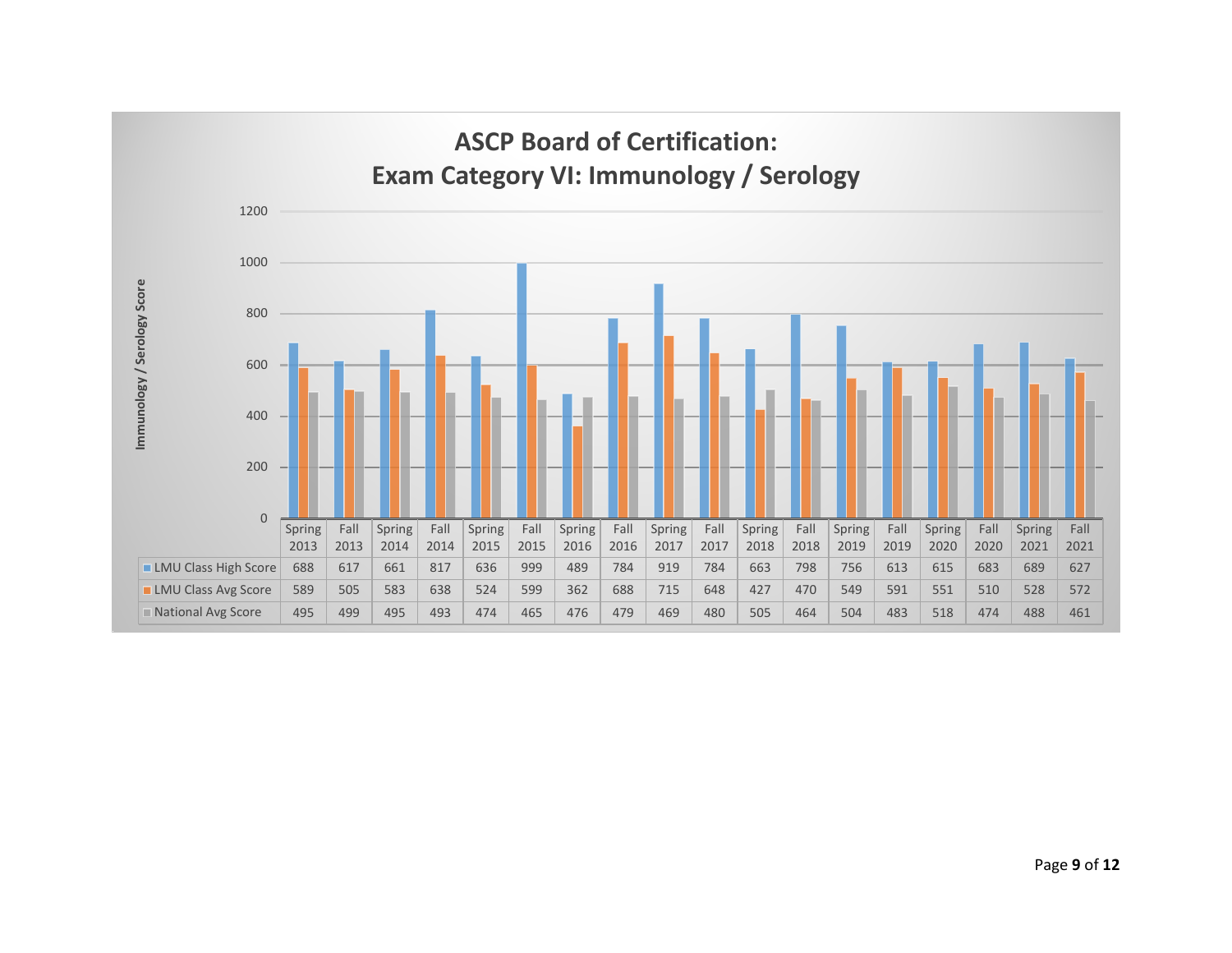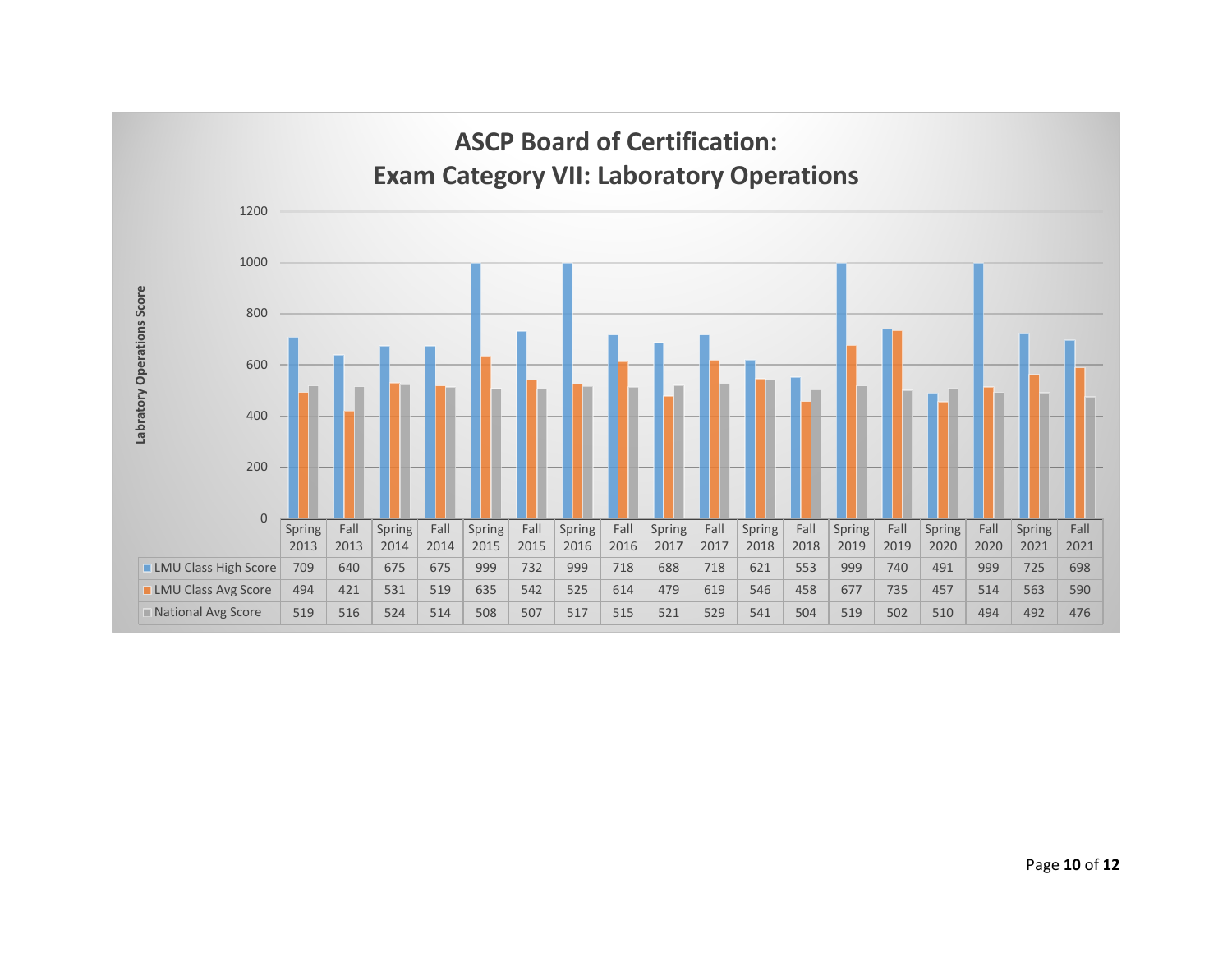## **B. Employment Rates of LMU MLS Graduates**

Lincoln Memorial University Medical Laboratory Science graduates are in high demand by employers. It is common for each LMU MLS graduate to receive multiple job offers in a variety of clinical settings such as hospitals, reference laboratories, clinics, physician's offices, etc. This fact is due to a combination of the quality of the LMU Medical Laboratory Science graduates and the extraordinary need for medical laboratory scientists in the clinical field.

This chart illustrates the fact that for many years, every graduate of the LMU MLS Program who sought gainful employment postgraduation in the medical laboratory science field was successful.